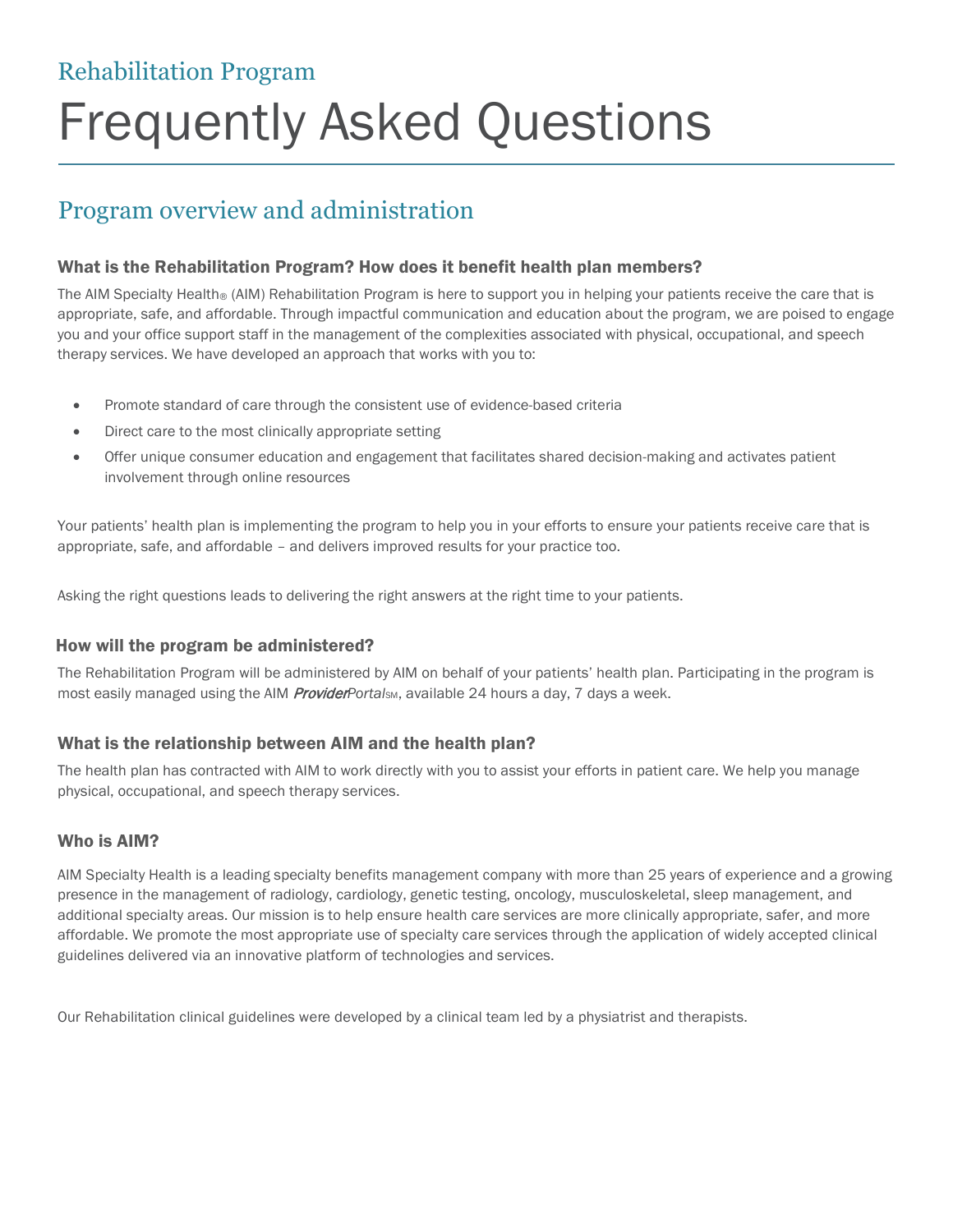#### How does AIM work with health plans?

AIM collaborates with health plans to help improve health care quality and manage costs for some of today's complex tests and treatments, working with physicians like you to promote patient care that's appropriate, safe, and affordable. In partnership with health plans, we are fully committed to achieving their goals – and yours – to improve health outcomes and reduce costs. Our powerful specialty benefits platform powers evidence-based clinical solutions that span the specialized clinical categories where a health plan has chosen to focus. Our robust medical necessity review process is fully compliant with regulatory and accrediting organizations, while offering a superior experience for you and the health plan's providers.

# About Rehabilitation Program

#### How does the Rehabilitation Program work?

Through our program, we are here to assist you and other participating providers. You contact AIM to request a review of physical, occupational, and speech therapy services. We review for these services in outpatient settings against evidence-based clinical guidelines to ensure care is medically necessary according to medical evidence.

When the care requested does not meet clinical criteria, our established staff of therapists and physicians provide peer-to-peer consultation.

Our program takes individual clinical details into account in order to titrate the number of authorized visits as opposed to program models that approve a standard number of visits upfront. We measure progress based on condition management and patient outcomes. Additional visits are approved as clinically appropriate.

Unlike models that offer a one-size-fits-all approach, our program reviews based on multiple clinical factors.

#### Are your clinical criteria available for review?

Yes, the AIM Clinical Guidelines are easily accessible online. See Clinical Guidelines. You can also find these within the AIM ProviderPortal, when clinical review requests are initiated.

#### Tools for patient success

Engaging your patients in their health is a priority for your practice. Our Rehabilitation Program supports your efforts to reinforce important information about the therapy services you recommend. This program is designed to reduce anxiety, drive adherence to care plans, motivate preventive action, and improve appropriate use of care by your patients.

## About the AIM clinical review process

#### How do I participate in the Rehabilitation Program through AIM?

The best way to submit a therapy service request is to use the AIM **ProviderPortal.** 

ProviderPortal allows you to open a new order, update an existing order, and retrieve your order summary. As an online application, ProviderPortal is available 24/7. Your first step is to register your practice in ProviderPortal, if you are not already registered. Go to www.providerportal.com to register.

If you have previously registered for other services managed by AIM (diagnostic imaging, radiation therapy), there is no need to register again.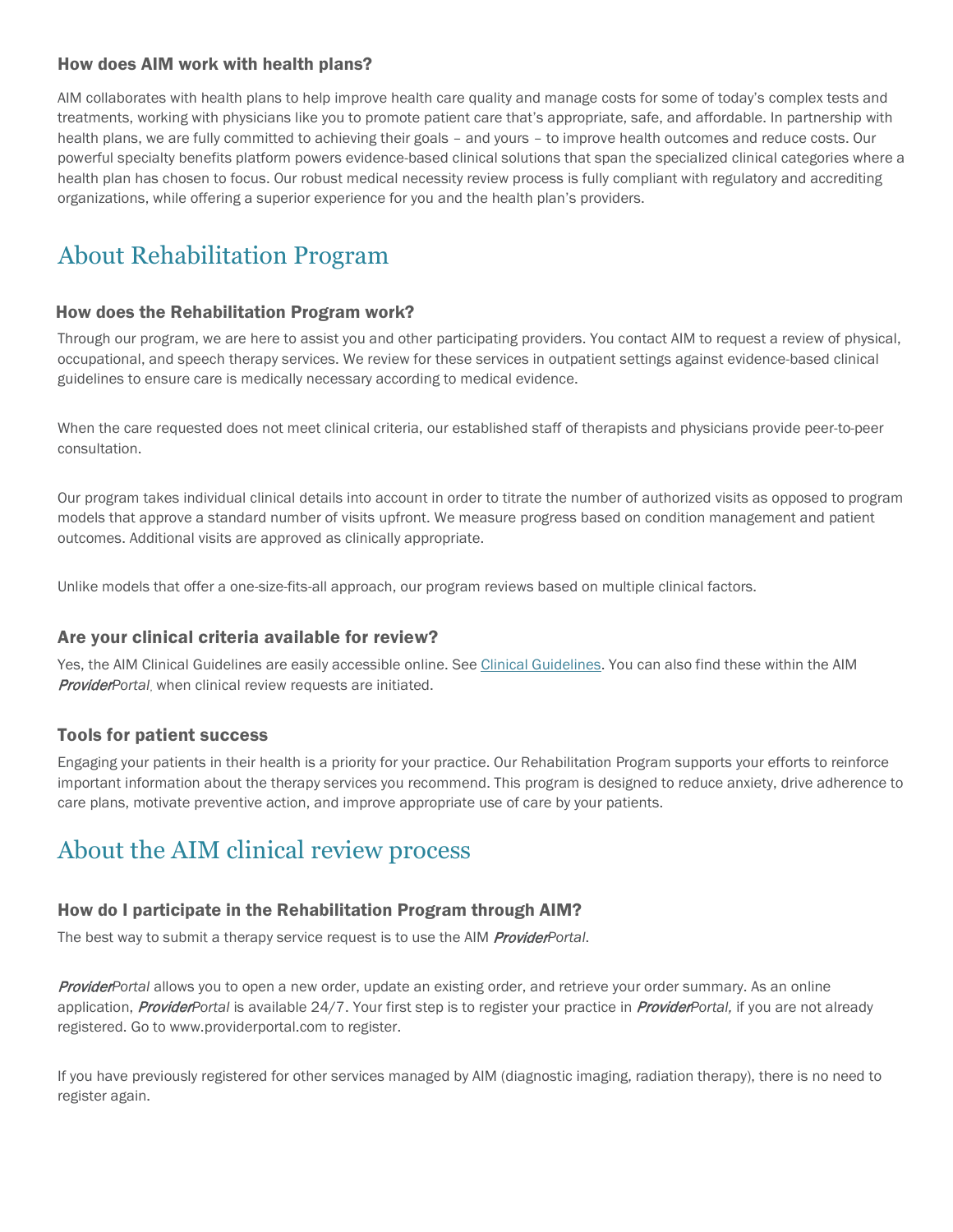#### Is registration required at AIM ProviderPortal?

Each member of your staff who enters review requests will need to register. Here's how to do it:

- Step one: Go to www.providerportal.com and select "Register Now" to launch the registration wizard
- Step two: Enter user details and select user role as "Ordering Provider"
- Step three: Create user name and password
- Step four: Enter the tax ID numbers for your providers
- Step five: Check your inbox for an email from AIM. Click on the link to confirm email address

The AIM ProviderPortal support team will then contact the user to finalize the registration process

#### What do I need to register?

- Your email address
- The tax ID number for the providers whose orders you will be entering
- Your phone and fax number

The AIM **Provider**Portal allows you to:

- Submit a new order request
- Update an existing one
- Retrieve your order summary

#### Which procedures require review?

Contact AIM to obtain pre-service review for the following non-emergency modalities:

- Physical therapy
- Occupational therapy
- Speech therapy

#### CPT Codes

See the billing codes for the procedures we review

Note: procedures reviewed may vary by health plan.

#### How does AIM make alternate site-of-care recommendations

Preferred facilities are identified by your patient's health plan.

#### Does the program include inpatient services?

No, the program does not include inpatient services. Only services requested on outpatient basis are applicable to this program.

#### How do I use the AIM ProviderPortal to submit my treatment

Once registered, log in to the *ProviderPortal* to begin the order entry process. You will be guided through a series of questions regarding your patient, the requested procedure, and your patient's clinical condition.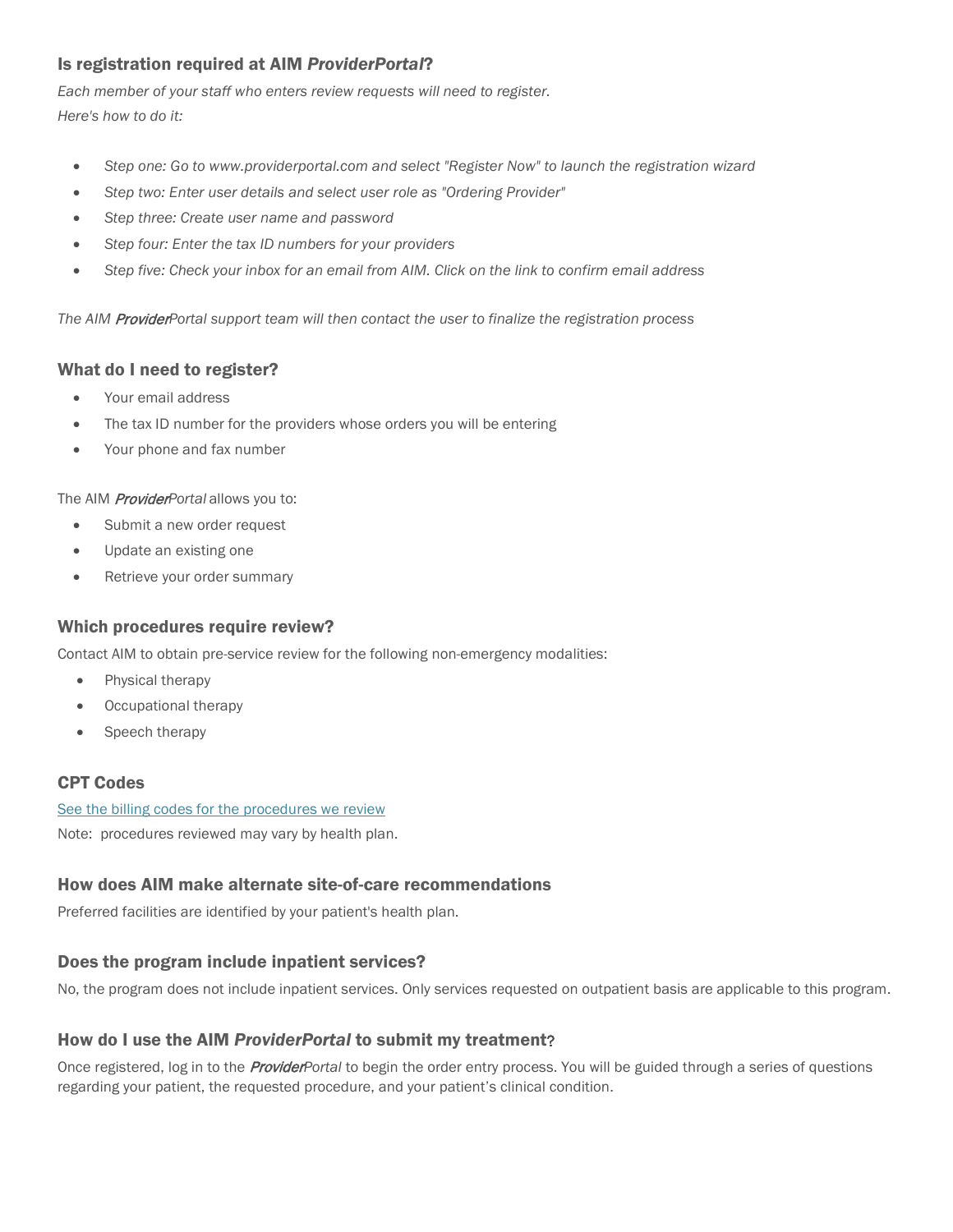#### What information do I need to submit to AIM?

Our order request checklists show exactly what information you will need.

## What happens if I do not call AIM or enter information through the AIM ProviderPortal?

If you call the health plan directly, you will be directed to the AIM *ProviderPortal* or to call the AIM contact center.

# About determinations

If the necessary information is provided, determinations are immediate in most cases. Refer to the to view the information needed to enter a request.

## How will I know if my order request met clinical criteria and was approved?

The office of the ordering physician or therapist, submits order requests through the **ProviderP**ortal - our interactive internet application, or through the AIM contact center. Web users and callers will be guided through the process where member and ordering physician information, diagnosis, therapy request type, date of evaluation and related treatment sessions, functional tool and score, treatment/clinical history, and status of goals or factors impeding progress will be requested.

If the information provided meets the AIM clinical criteria and is consistent with the health plan's medical policy, the web user/caller will then be guided to select a provider where the therapy will be performed and an order number will be issued.

If all criteria are not met or additional information or review is needed, the case is forwarded to an appropriate therapist (i.e., physical, occupational or speech) or registered nurse (RN) who uses additional clinical experience and knowledge to evaluate the request against clinical guidelines. The therapist or RN reviewer has the authority to issue order numbers in the event it is determined that the request is consistent with our clinical criteria and health plan medical policy.

If an order number could not be issued by the clinical reviewer, an AIM physician will review the request. The physician reviewer can approve the case based on a review of information collected or through their discussion with the provider. At any time, you may contact AIM to discuss the request or to provide additional information.

In the event that the AIM physician reviewer cannot approve the case based on the information previously collected or on the information supplied by you during a peer-to-peer discussion, the physician reviewer will issue a denial for the request.

## How long does my patient's approval last?

Unless otherwise required by state law, physical therapy, occupational therapy and speech-language therapy valid timeframe will be based on the number of visits allocated for the service. AIM communicates the valid timeframe in the approval notification for each case.

## Can an authorization number for a medical necessity determination expire?

Yes, AIM communicates the expiration date in the approval notification provided for each case.

## What are my options if a review request does not meet clinical criteria?

Your office can contact AIM to request a peer-to-peer discussion at any time before or after the determination. When there is a request for a peer-to-peer consultation, we will make an effort to transfer the call immediately to an available AIM physician reviewer. When a physician reviewer is not available, we will offer a scheduled call back time that is convenient for the practice. If you receive notice of a denial, you have two options for further review. One is to ask for a reconsideration of the decision within 10 days of the denial. This gives the provider an opportunity to provide additional information to one of our physician reviewers who will have the authority to overturn the denial.